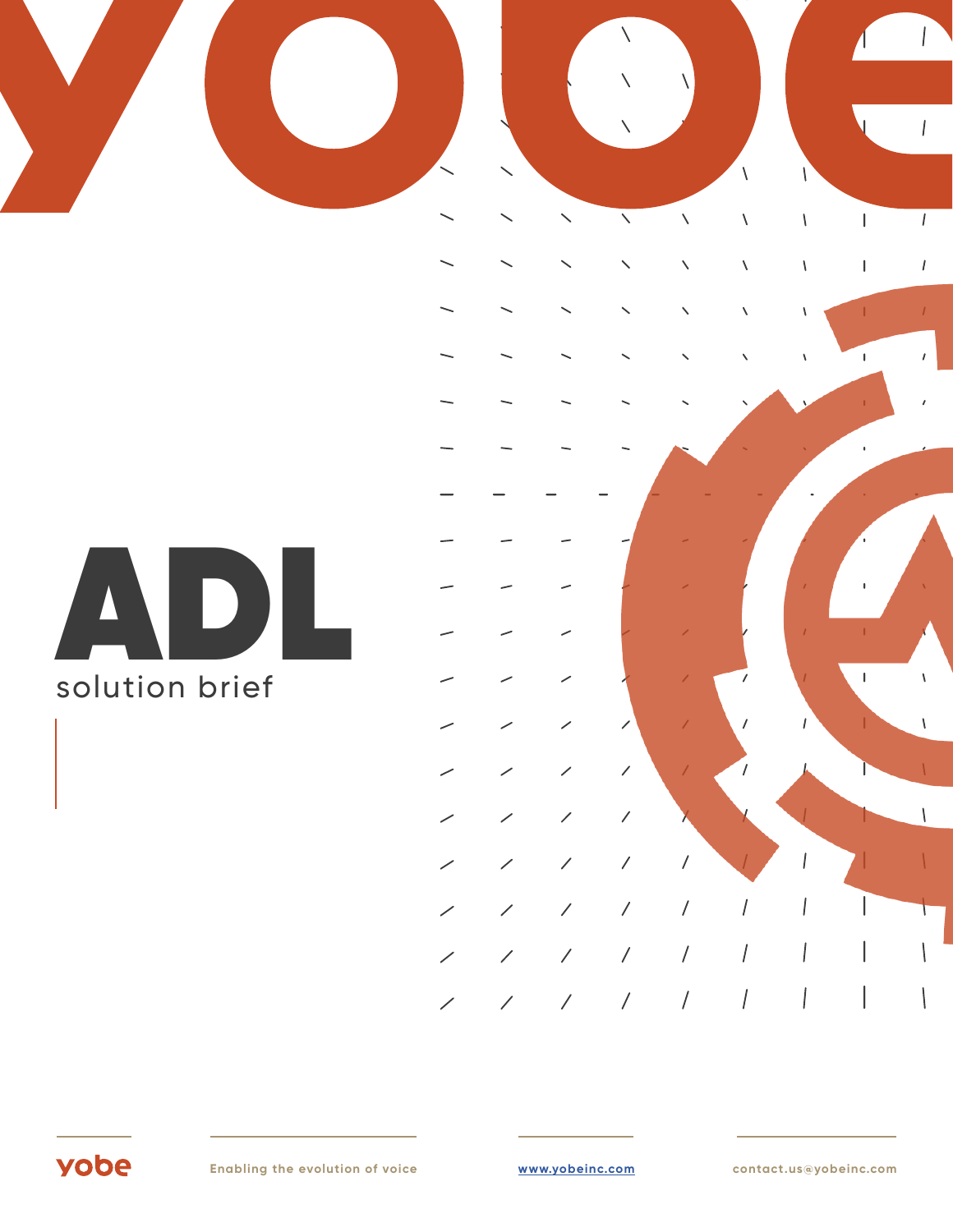# Extract the maximum benefit from voice

Yobe's ADL software solution enables your organization to extract the maximum benefit from voice -- for speech recognition, voice biometrics, voice analytics, and more.

A proprietary, on-the-edge, artificial intelligence engine, Yobe's ADL (**Adaptive Discriminant Listening**) software solution effectively listens for voice (or other audio sources) in complicated audio settings, at a level of performance and scalability not previously seen. Through its improved signal and advanced insights, ADL enables your organization to extract the maximum business and customer benefit from voice -- for speech recognition, voice analytics, and more.

### **Key features and benefits include:**

Operates 100% on the edge with no need for Internet or cloud computing.

### **Edge Processing No Unwanted Artifacts Track Voice of Interest**

Processing does not introduce unnatural artifacts that adversely affect ASR and other voice analytics platforms

Separates and tracks directionof-interest voice from other voices and sounds

Operates with no a-priori information about the auditory scene.

### **No Reference Signal Co-Directional Effective Wind Noise Adaptive**

Our proprietary aging solution is able to separate co-directional sources in scenarios where beamforming is not effective.

Solution utilizes proprietary adaptive algorithms that allow accurate voice capture in outdoor and environmentally challenging audio scenarios.

# vobe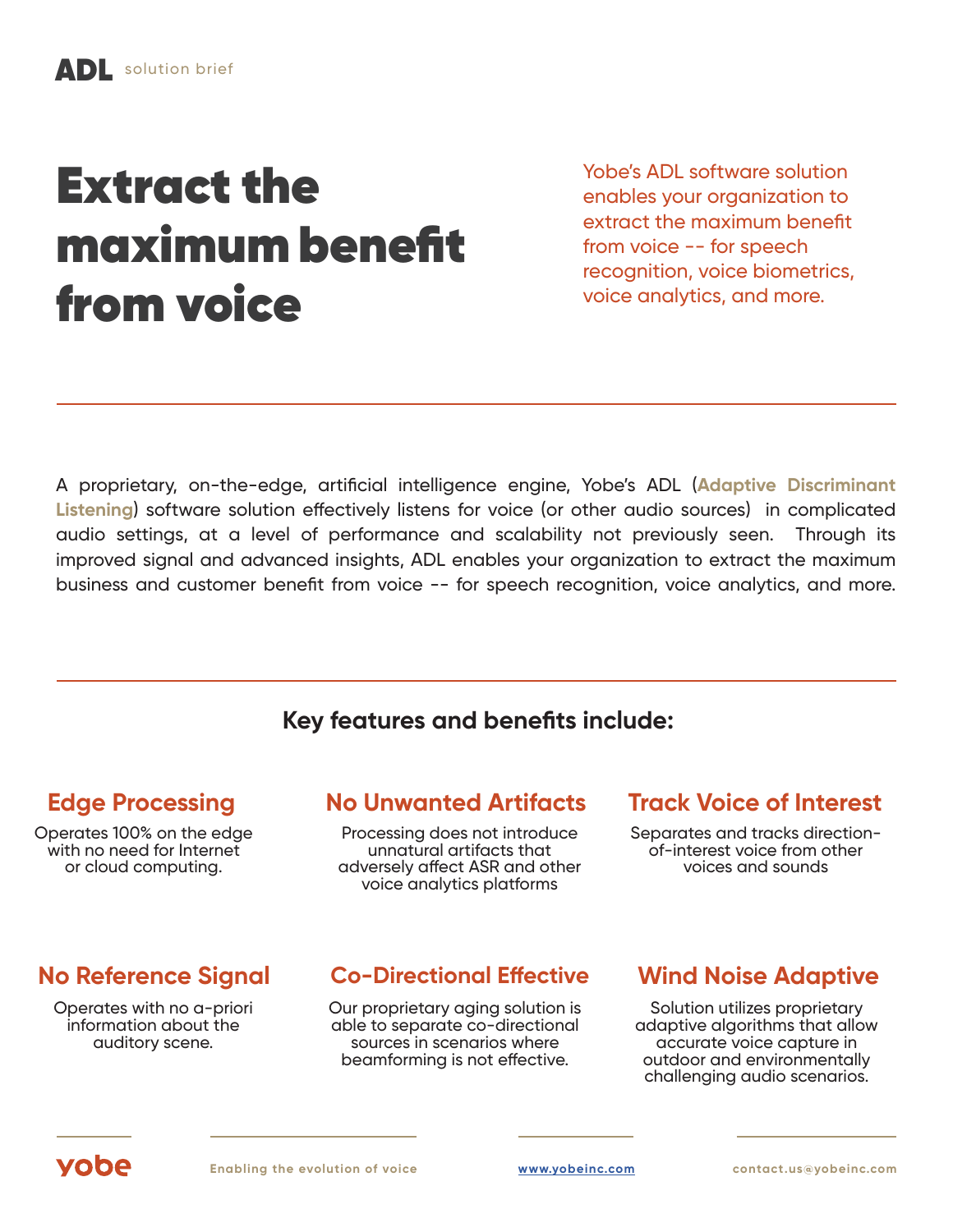## ADL solution brief

ADL gives device manufacturers, application developers, brands, and speech partners the ability to deliver better business outcomes and customer experiences across a **wide range of industries and use cases**, including mobile phones, smart speakers, appliances, in-car use, retail kiosks, security, and other applications









# Focus on the voice, not the noise

**ADL isolates the voice of interest and lowers the noise level** by at least 15 dB and by up to 30 dB, with excellent ASR/KWR results and processing latency as low as 50ms. Compared to conventional solutions, ADL yields significantly lower error rates for machine-based recognition, enabling better results for your business. In the chart to the right ASR (Automatic Speech Recognition) and Keyword Recognition (KWR) accuracy were evaluated on real-world scenarios with and without ADL. The noise level at the device remained consistent at 70db and the voice of interest Signal-to-Noise Ratio (SNR) was adjusted from +5 dB to -25dB in 5dB increments.

ADL isolates the voice of interest and lowers the noise level, enabling your business to focus on the audio and outcomes that matter most.







### vobe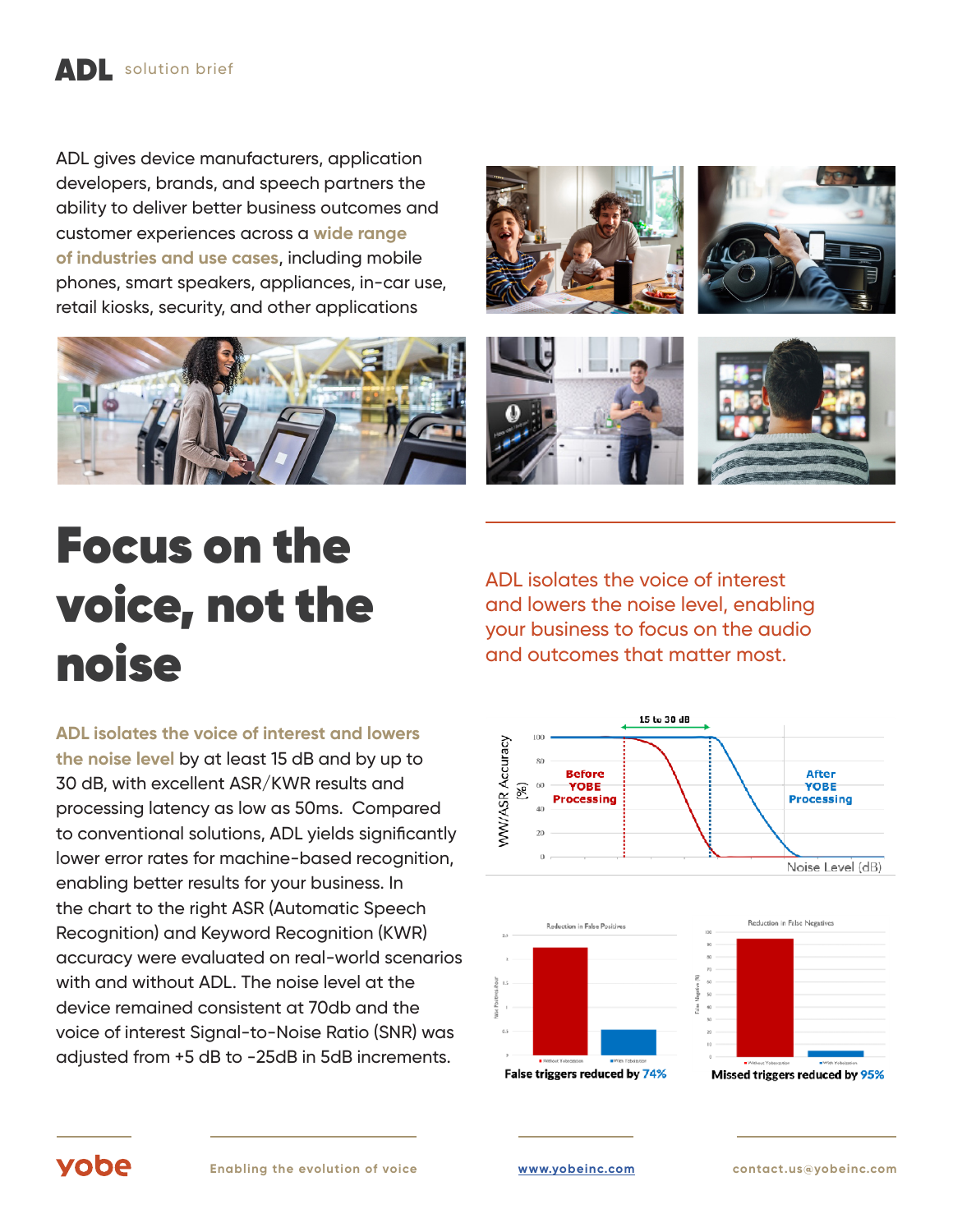# **Intelligent** listening, on the edge

ADL intelligently listens, distinguishing between simultaneous audio sources, all in an on-the-edge solution.

The key to ADL performance is its ability to act as a **perceptual discriminant for distinguishing between simultaneous signal contributions** of multiple audio sources and producing an artifactfree, authentically reconstituted signal in which the desired voice signal is pushed to the auditory foreground while the remaining source contributions are relegated to the auditory background. The perceptual discriminant even enables separation of sources emanating from the same direction (and thus not separable via beamforming) by using **Yobe's aging analysis of sounds, a proprietary combination of AI, acoustics, and signal processing.** ADL adaptively utilizes evidence for source category (e.g., a voice), source location (e.g., within a local perimeter), source origin (e.g., a biometric identifier), source constitution (e.g., a pitch track), source kinetics (e.g., movement toward array), and source state (e.g., an indication of anger) to discern spatial data (direction, range etc.) and perceptual information (identity, emotional state etc.) for the voice of interest in complex and dynamically changing auditory scenes.

ADL enhances the desired signal to disambiguate spatial data (for items such as orientation and range) and to discern perceptual information (for items such as identity and emotional state). ADL is a library that runs on the edge - without requiring an internet connection or cloud-based computing, and can operate on a variety of hardware platforms and operating environments. At the core of the Yobe ADL solution is an **auditory intelligence capability** enabled through an inferential AI algorithm coupled with proprietary signal and perceptual information processing. Its real-time, on-the edge implementation uses unsupervised machine-learning principles to achieve discriminant listening objectives without the necessity of extensive training on huge audio databases or prior knowledge of the specific auditory scene.